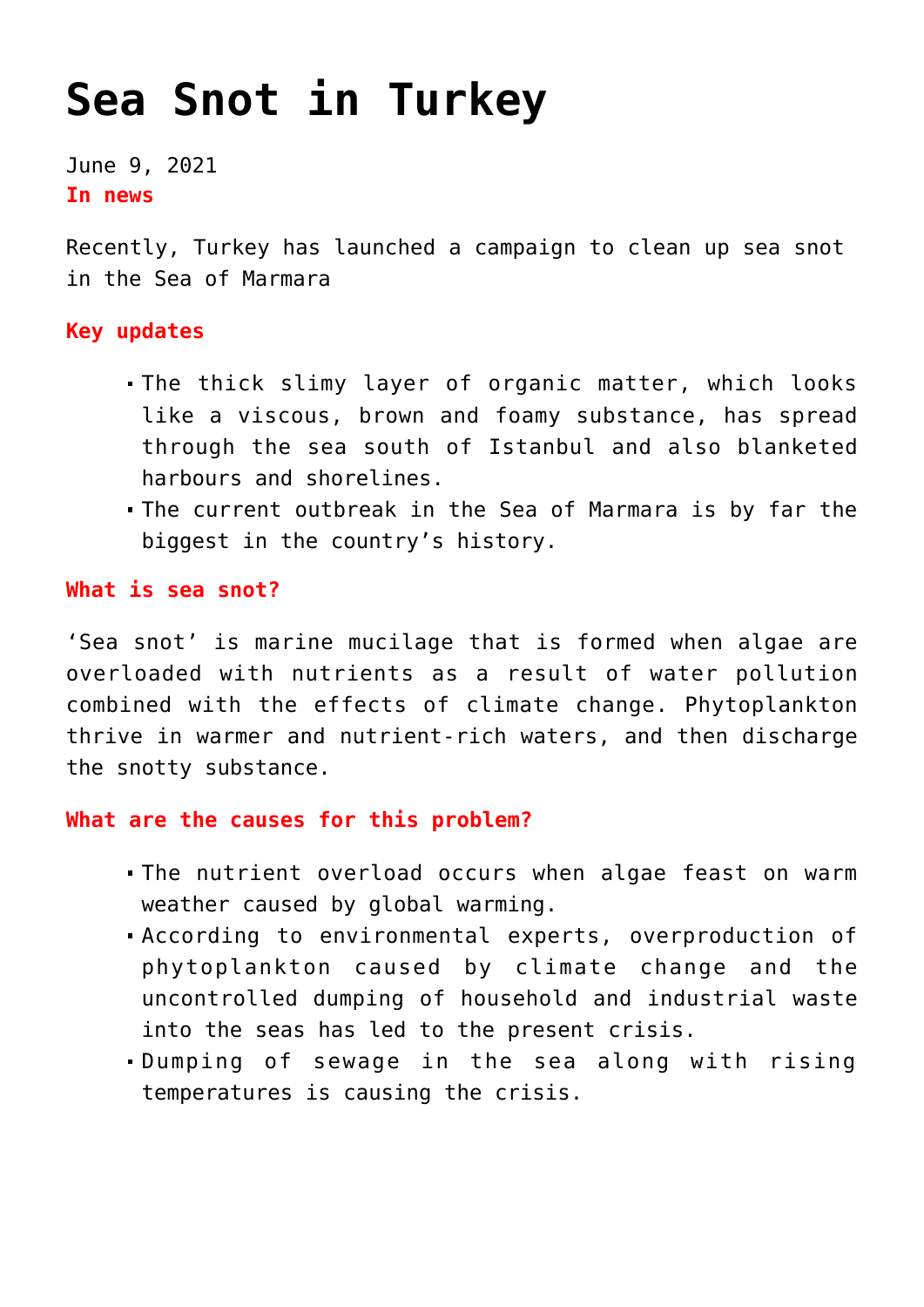

# **Earlier incidents of sea snot**

A 'sea snot' outbreak was first recorded in the country in 2007. Back then, it was also spotted in the Aegean Sea near Greece

#### **Impact of the Sea Snot**

#### **Marine ecosystem**

- The growth of the mucilage, which floats up on the surface of the sea like a brown phlegm, is posing a severe threat to the marine ecosystem.
- It has caused mass deaths among the fish population, and also killed other aquatic organisms such as corals and sponges.
- The mucilage is now covering the surface of the sea and has also spread to 80-100 feet below the surface.
- If unchecked, this can collapse to the bottom and cover the sea floor, causing major damage to the marine ecosystem.
- Over a period of time, it could end up poisoning all aquatic life, including fishes, crabs, oysters, mussels and sea stars.

#### **Fishermen:**

The 'sea snot' outbreak has also affected the